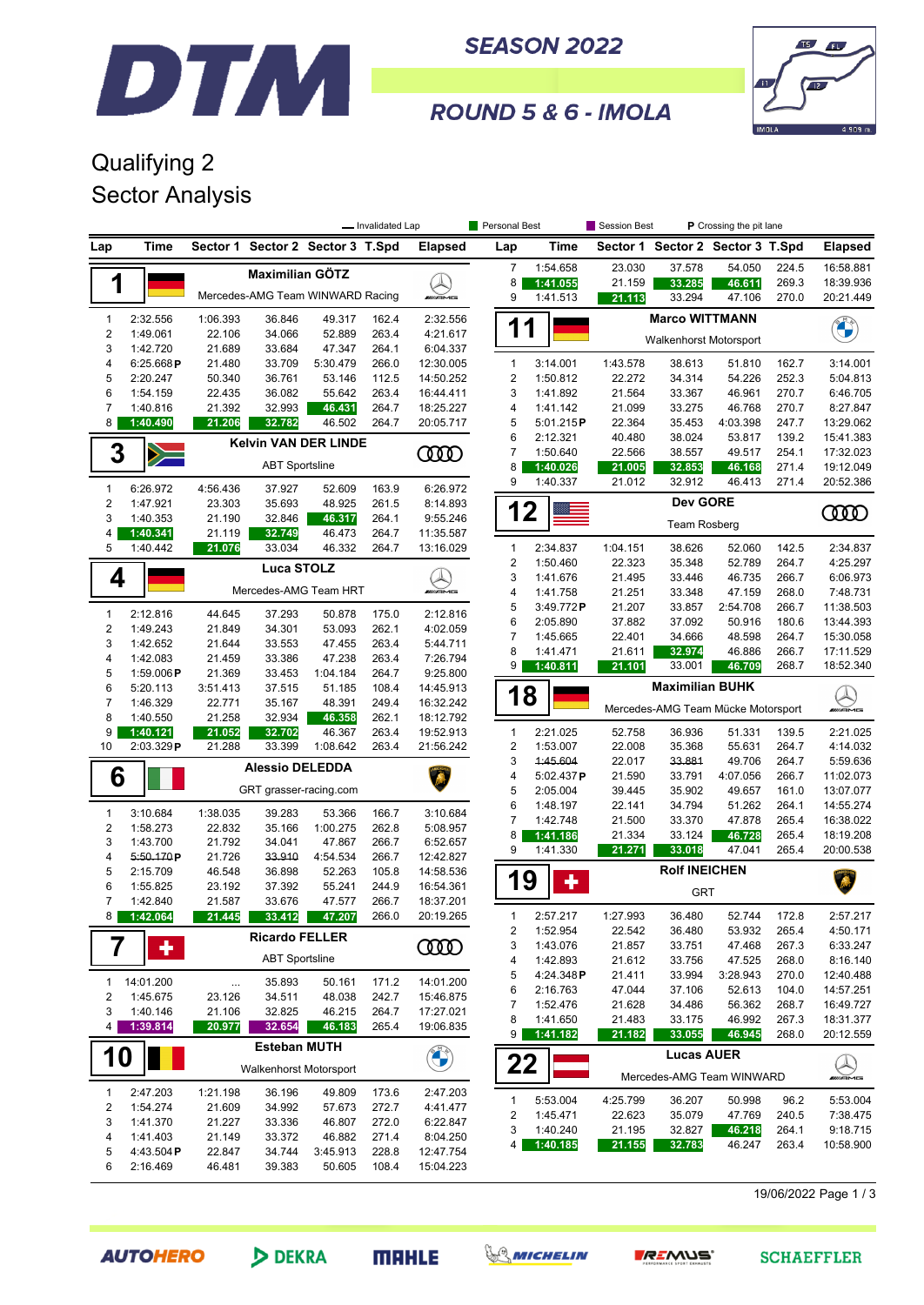

**SEASON 2022** 



### ROUND 5 & 6 - IMOLA

## Qualifying 2 Sector Analysis

|                              |                       |                    |                                  |                    | - Invalidated Lap |                         | Personal Best       |                       | Session Best        |                                  | P Crossing the pit lane |                |                         |
|------------------------------|-----------------------|--------------------|----------------------------------|--------------------|-------------------|-------------------------|---------------------|-----------------------|---------------------|----------------------------------|-------------------------|----------------|-------------------------|
| Lap                          | Time                  |                    | Sector 1 Sector 2 Sector 3 T.Spd |                    |                   | <b>Elapsed</b>          | Lap                 | <b>Time</b>           |                     | Sector 1 Sector 2 Sector 3 T.Spd |                         |                | <b>Elapsed</b>          |
|                              |                       |                    | <b>Thomas PREINING</b>           |                    |                   |                         | 9                   | 1:40.196              | 20.948              | 32.851                           | 46.397                  | 266.7          | 19:40.279               |
| 24                           |                       |                    | KÜS Team Bernhard                |                    |                   | PORSCHE                 | 36                  |                       |                     | <b>Arjun MAINI</b>               |                         |                |                         |
| 1                            | 2:05.987              | 40.924             | 35.486                           | 49.577             | 116.0             | 2:05.987                |                     |                       |                     | Mercedes-AMG Team HRT            |                         |                | WAME                    |
| $\overline{\mathbf{c}}$      | 1:45.697              | 22.410             | 34.305                           | 48.982             | 258.4             | 3:51.684                | $\mathbf{1}$        | 2:16.928              | 47.569              | 37.530                           | 51.829                  | 178.8          | 2:16.928                |
| 3                            | 1:41.534              | 21.417             | 33.458                           | 46.659             | 262.1             | 5:33.218                | $\overline{c}$      | 1:50.845              | 22.824              | 35.960                           | 52.061                  | 262.1          | 4:07.773                |
| 4                            | 2:03.279P             | 22.023             | 34.513                           | 1:06.743           | 264.7             | 7:36.497                | 3                   | 1:42.528              | 21.631              | 33.624                           | 47.273                  | 263.4          | 5:50.301                |
| 5                            | 4:58.512              | 3:33.780           | 35.556                           | 49.176             | 175.0             | 12:35.009               | 4                   | 1:42.319              | 21.477              | 33.387                           | 47.455                  | 263.4          | 7:32.620                |
| 6                            | 1:53.736              | 22.887             | 37.807                           | 53.042             | 260.2             | 14:28.745               | 5                   | 1:59.129P             | 21.462              | 33.319                           | 1:04.348                | 264.7          | 9:31.749                |
| 7                            | 1:43.639<br>1:40.782  | 21.274             | 33.862                           | 48.503             | 264.1             | 16:12.384               | 6<br>$\overline{7}$ | 5:26.702              | 3:53.103            | 38.810                           | 54.789                  | 88.1           | 14:58.451               |
| 8<br>9                       | 1:40.485              | 21.139<br>21.138   | 33.242<br>33.041                 | 46.401<br>46.306   | 264.7<br>266.0    | 17:53.166<br>19:33.651  | 8                   | 1:55.156<br>1:41.133  | 22.999<br>21.422    | 37.275<br>33.098                 | 54.882<br>46.613        | 266.7<br>263.4 | 16:53.607<br>18:34.740  |
| 10                           | 1:40.647              | 21.179             | 32.960                           | 46.508             | 267.3             | 21:14.298               | 9                   | 1:40.686              | 21.191              | 32.920                           | 46.575                  | 263.4          | 20:15.426               |
|                              |                       |                    | <b>Philipp ENG</b>               |                    |                   |                         |                     |                       |                     | <b>Nick CASSIDY</b>              |                         |                |                         |
| 25                           |                       |                    | Schubert Motorsport              |                    |                   |                         | 37                  | W<br>≫k               | AlphaTauri AF Corse |                                  |                         |                | $\overline{\mathbf{3}}$ |
| $\mathbf{1}$                 | 2:31.524              | 1:03.312           | 37.810                           | 50.402             | 146.9             | 2:31.524                | $\mathbf{1}$        | 2:07.841              | 43.175              | 36.139                           | 48.527                  | 136.4          | 2:07.841                |
| 2                            | 1:43.515              | 21.888             | 34.019                           | 47.608             | 271.4             | 4:15.039                | $\mathbf 2$         | 1:50.130              | 21.975              | 34.830                           | 53.325                  | 266.7          | 3:57.971                |
| 3                            | 1:42.781              | 21.554             | 33.951                           | 47.276             | 272.7             | 5:57.820                | 3                   | 1:42.315              | 21.654              | 33.656                           | 47.005                  | 266.7          | 5:40.286                |
| 4<br>5                       | 7:49.721P<br>2:13.464 | 21.315<br>40.842   | 33.714<br>40.027                 | 6:54.692<br>52.595 | 272.0<br>156.3    | 13:47.541<br>16:01.005  | 4<br>5              | 1:42.742<br>1:59.398P | 21.515<br>21.449    | 33.599<br>33.549                 | 47.628<br>1:04.400      | 267.3<br>266.7 | 7:23.028<br>9:22.426    |
| 6                            | 1:49.441              | 22.966             | 37.400                           | 49.075             | 250.6             | 17:50.446               | 6                   | 5:18.313              | 3:52.314            | 36.362                           | 49.637                  | 125.6          | 14:40.739               |
| 7                            | 1:40.319              | 21.086             | 32.863                           | 46.370             | 271.4             | 19:30.765               | 7                   | 1:44.799              | 21.470              | 33.853                           | 49.476                  | 268.0          | 16:25.538               |
| 8                            | 1:40.379              | 21.066             | 33.059                           | 46.254             | 272.7             | 21:11.144               | 8                   | 1:40.347              | 21.224              | 32.828                           | 46.295                  | 268.0          | 18:05.885               |
|                              |                       |                    | <b>David SCHUMACHER</b>          |                    |                   |                         | 9                   | 1:40.067              | 21.089              | 32.790                           | 46.188                  | 267.3          | 19:45.952               |
| 27                           |                       |                    | Mercedes-AMG Team WINWARD        |                    |                   | <i><b>INNERVIEW</b></i> | 10                  | 1:40.223              | 21.087              | 32.811                           | 46.325                  | 268.0          | 21:26.175               |
|                              |                       |                    |                                  |                    |                   |                         | 50                  |                       |                     | <b>Timo GLOCK</b>                |                         |                | <b>ONE</b>              |
| 1<br>$\overline{\mathbf{c}}$ | 2:39.749<br>1:49.430  | 1:11.936<br>23.008 | 37.286<br>34.583                 | 50.527<br>51.839   | 158.1<br>249.4    | 2:39.749<br>4:29.179    |                     |                       |                     | Ceccato Racing                   |                         |                |                         |
| 3                            | 4:46.471              | 21.606             | 33.572                           | 51.293             | 262.1             | 6:15.650                | $\mathbf{1}$        | 3:21.878              | 1:52.528            | 36.796                           | 52.554                  | 181.5          | 3:21.878                |
| 4                            | 1:42.596              | 21.604             | 33.544                           | 47.448             | 264.1             | 7:58.246                | 2                   | 1:46.308              | 21.562              | 33.808                           | 50.938                  | 270.7          | 5:08.186                |
| 5                            | 5:05.622P             | 22.075             | 34.436                           | 4:09.111           | 264.1             | 13:03.868               | 3                   | 1:41.865              | 21.328              | 33.449                           | 47.088                  | 271.4          | 6:50.051                |
| 6                            | 2:07.412              | 39.830             | 36.846                           | 50.736             | 164.6             | 15:11.280               | 4                   | 1:41.366              | 21.216              | 33.184                           | 46.966                  | 270.7          | 8:31.417                |
| $\overline{7}$               | 1:52.045              | 23.160             | 35.132                           | 53.753             | 251.2             | 17:03.325               | 5                   | 5:10.470P             | 22.070              | 35.791                           | 4:12.609                | 270.0          | 13:41.887               |
| 8<br>9                       | 1:41.172<br>1:40.927  | 21.395<br>21.238   | 33.143<br>33.056                 | 46.634<br>46.633   | 261.5<br>263.4    | 18:44.497<br>20:25.424  | 6<br>$\overline{7}$ | 2:08.967<br>1:51.269  | 39.113<br>22.748    | 40.020<br>36.606                 | 49.834<br>51.915        | 177.0<br>260.2 | 15:50.854<br>17:42.123  |
|                              |                       |                    |                                  |                    |                   |                         | 8                   | 1:40.645              | 21.206              | 32.954                           | 46.485                  | 270.0          | 19:22.768               |
| 31                           | $\geq$                |                    | <b>Sheldon VAN DER LINDE</b>     |                    |                   | <b>BALLA</b>            | 9                   | 1:40.763              | 21.125              | 32.988                           | 46.650                  | 271.4          | 21:03.531               |
|                              |                       |                    | Schubert Motorsport              |                    |                   |                         |                     |                       |                     | Nico MÜLLER                      |                         |                |                         |
| $\mathbf{1}$                 | 2:26.084              | 59.866             | 36.478                           | 49.740             | 158.8             | 2:26.084                | 51                  | ٠                     |                     | Team Rosberg                     |                         |                | ന്ത                     |
| 2                            | 1:53.780              | 21.805             | 34.612                           | 57.363             | 269.3             | 4:19.864                |                     |                       |                     |                                  |                         |                |                         |
| 3                            | 1:42.721              | 21.338             | 34.034                           | 47.349<br>47.157   | 271.4             | 6:02.585                | $\mathbf{1}$<br>2   | 3:20.579<br>1:46.590  | 1:54.674<br>21.609  | 36.312<br>33.602                 | 49.593<br>51.379        | 180.0<br>264.1 | 3:20.579<br>5:07.169    |
| 4<br>5                       | 1:42.043<br>5:30.775P | 21.198<br>21.377   | 33.688<br>34.508                 | 4:34.890           | 272.7<br>271.4    | 7:44.628<br>13:15.403   | 3                   | 1:41.531              | 21.287              | 33.213                           | 47.031                  | 265.4          | 6:48.700                |
| 6                            | 2:00.971              | 38.644             | 34.625                           | 47.702             | 174.5             | 15:16.374               | 4                   | 4:48.071P             | 21.095              | 33.107                           | 3:53.869                | 266.7          | 11:36.771               |
| 7                            | 1:50.845              | 21.952             | 37.554                           | 51.339             | 269.3             | 17:07.219               | 5                   | 2:06.957              | 38.709              | 37.167                           | 51.081                  | 174.5          | 13:43.728               |
| 8                            | 4:41.786              | 20.865             | 32.945                           | 47.976             | 272.0             | 18:49.005               | 6                   | 1:44.756              | 22.245              | 34.518                           | 47.993                  | 260.9          | 15:28.484               |
| 9                            | 1:40.267              | 20.960             | 32.814                           | 46.493             | 272.7             | 20:29.272               | 7                   | 1:41.683              | 21.230              | 32.918                           | 47.535                  | 264.1          | 17:10.167               |
| 33                           |                       |                    | <b>René RAST</b>                 |                    |                   | ഝ                       | 8<br>9              | 1:40.504<br>1:40.330  | 21.006<br>20.984    | 32.890<br>32.884                 | 46.608<br>46.462        | 267.3<br>267.3 | 18:50.671<br>20:31.001  |
|                              |                       |                    | Team ABT                         |                    |                   |                         |                     |                       |                     | <b>Mikael GRENIER</b>            |                         |                |                         |
| $\mathbf{1}$                 | 2:19.171              | 50.979             | 36.603                           | 51.589             | 152.8             | 2:19.171                | 55                  | $  \cdot  $           |                     |                                  |                         |                | $\mathbb{Z}$            |
| 2                            | 1:52.290              | 22.412             | 35.605                           | 54.273             | 262.8             | 4:11.461                |                     |                       |                     | Mercedes-AMG Team GruppeM Racing |                         |                | <i><b>MIANG</b></i>     |
| 3                            | 1:41.440              | 21.156             | 33.320                           | 46.964             | 266.0             | 5:52.901                | $\mathbf{1}$        | 2:43.450              | 1:16.135            | 35.552                           | 51.763                  | 168.2          | 2:43.450                |
| 4                            | 1:41.011              | 21.060             | 33.205                           | 46.746             | 268.0             | 7:33.912                | 2                   | 1:48.465              | 21.540              | 34.550                           | 52.375                  | 264.7          | 4:31.915                |
| 5<br>6                       | 4:41.309P<br>2:19.287 | 23.427<br>51.077   | 37.425<br>37.070                 | 3:40.457<br>51.140 | 255.3<br>115.9    | 12:15.221<br>14:34.508  | 3<br>4              | 1:41.525<br>1:41.399  | 21.342<br>21.218    | 33.255<br>33.367                 | 46.928                  | 267.3<br>266.7 | 6:13.440<br>7:54.839    |
| 7                            | 1:45.439              | 22.784             | 34.889                           | 47.766             | 259.6             | 16:19.947               | 5                   | 4:35.776P             | 21.750              | 34.771                           | 46.814<br>3:39.255      | 268.7          | 12:30.615               |
| 8                            | 1:40.136              | 20.996             | 32.923                           | 46.217             | 265.4             | 18:00.083               | 6                   | 2:21.509              | 51.140              | 36.825                           | 53.544                  | 102.3          | 14:52.124               |
|                              |                       |                    |                                  |                    |                   |                         |                     |                       |                     |                                  |                         |                |                         |

19/06/2022 Page 2 / 3



DEKRA